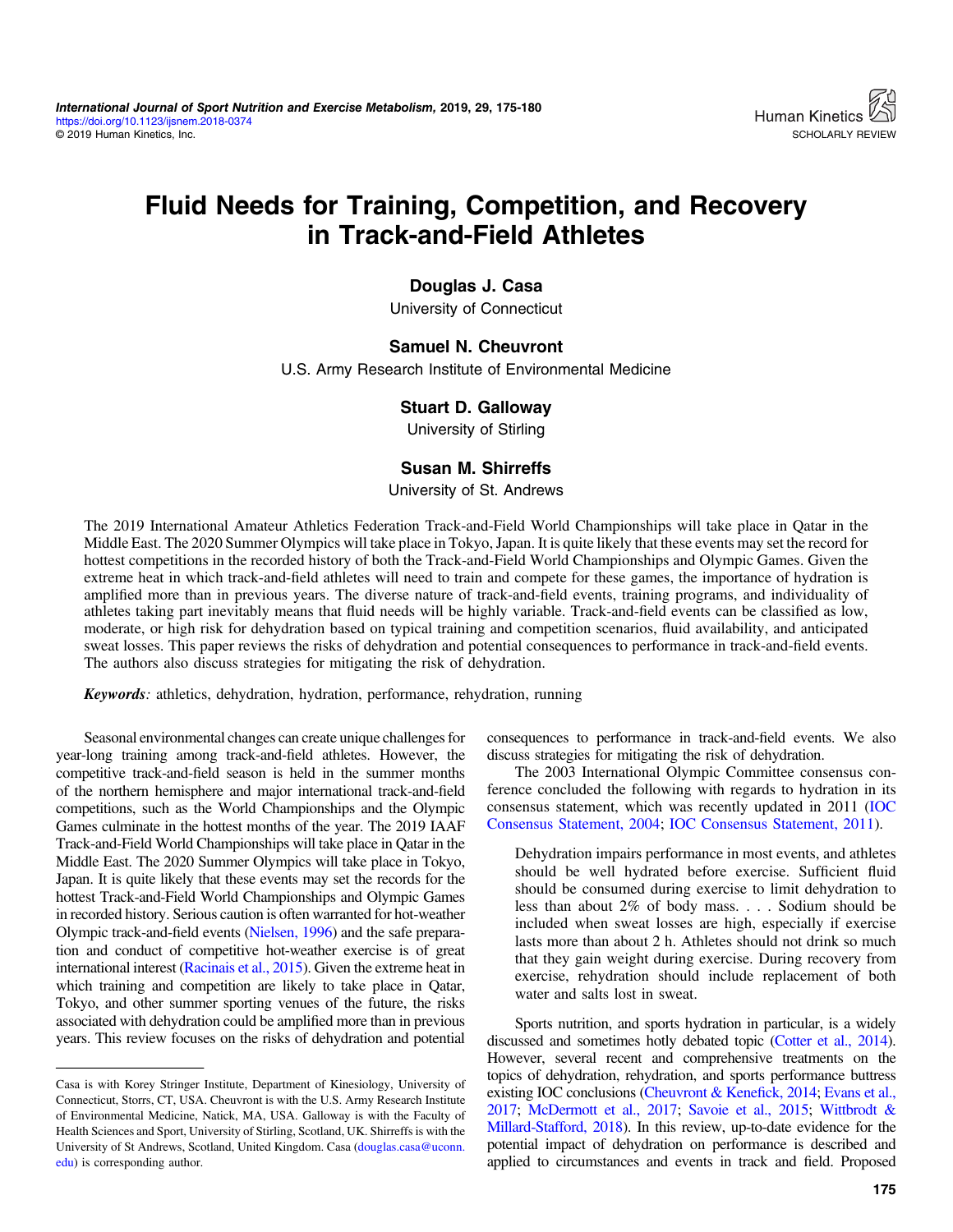<span id="page-1-0"></span>recommendations may be used by athletes and coaches to optimize performance and health, and by governing organizations when considering the rules and regulations of the sport or the timing of events.

## Everyday Hydration Assessment

Optimal hydration reflects a physical state of having normal body water and electrolytes, and it is an assumed starting point for most of the strategies and recommendations reviewed in this paper. The Venn diagram in Figure 1 is designed to simplify athlete selfassessment of day-to-day hydration status and can help ensure an optimal starting point for training and competition [\(Cheuvront &](#page-4-0) [Sawka, 2005](#page-4-0)). A daily loss of body weight (W) greater than 0.5 to 1.0 kg (1 to 2 lb), a small volume of dark colored urine (U; apple juice or darker), and the noticeable sensation of thirst (T) are all symptoms of dehydration. When two or more of these symptoms of dehydration are present, dehydration is likely. If all three markers are present, dehydration is very likely. When it is important to account for hydration status, all three WUT symptoms should be assessed upon waking each morning. If dehydration is likely or very likely, greater attention should be given to 24-hr fluid and electrolyte intakes. The use of WUT helps to establish deviations from an optimal hydration baseline and becomes increasingly important when track-and-field athletes travel to locations with warmer weather or higher terrestrial elevations, both of which can increase body water losses beyond normal. Travel to locations with limited potable water availability also requires extra attention to water planning and make WUT a useful tool for establishing the adequacy of daily fluid intakes. More advanced hydration assessment techniques are unlikely to be implemented in competition but are possible in advanced training venues. The interested reader can also consult Maughan and Shirreffs [\(2008](#page-5-0)) for practical hydration assessment guidance or Armstrong and Casa ([2009](#page-4-0)) for the application of more advanced assessment methods.

#### Basic Sweat Science

Physical activity requires the use of stored energy to perform work. In the process, significant body heat is generated. Were it not for



**Figure 1** — The Venn diagram for athlete self-assessment of day-to-day hydration status [\(Cheuvront & Sawka, 2005\)](#page-4-0). If two or more of the signs  $(W =$  reduced body weight,  $U =$  dark urine color, and  $T =$  feeling thirsty) are present, then correction of fluid balance is required.

heat loss mechanisms, a 60-kg runner racing 10 km at 27-min finishing pace would collapse from a lethal body temperature after only 3.2 km ([Dennis & Noakes, 1999](#page-4-0); [Nielsen, 1996](#page-5-0)). In weather that is temperate or warmer, sweating accounts for more than 50% of body heat removal and close to 100% in very hot environments [\(Gagge & Gonzalez, 1996\)](#page-4-0). Millions of sweat glands become activated in response to exercise and the evaporation of sweat from the skin carries away heat. In fact, the evaporation of 1 L of sweat from the skin surface can carry away 83% of the heat produced during a 27-min 10-km race [\(Wenger, 1972\)](#page-5-0).

The primary factors that influence total sweat loss (L; Sweating  $Rate \times Time$ ) include body size, exercise intensity, exercise duration, the environment, and choice of clothing. These factors explain more than 90% of the widely different sweat losses expected among athletes [\(Gagnon et al., 2013](#page-5-0)). Widely different factors among different track-and-field athletes easily explain why observed athlete sweating rates can range from 0.5 to 3.0 L/hr [\(Baker et al., 2016\)](#page-4-0). Typical fluid needs for adults range from 2 to 4 L/day [\(Sawka et al., 2005](#page-5-0)) and function to replace obligatory losses and dilute metabolic and dietary waste products ([Cheuvront](#page-4-0) & Kenefi[ck, 2016\)](#page-4-0). A typical 2-hr/day track-and-field training session could, therefore, increase daily fluid needs by 1 to 6 L/day due to the range of anticipated sweat losses. Electrolyte losses in sweat (sodium and potassium) amount to about 1 g/L (assuming 50 mmol/L) ([Baker et al., 2016](#page-4-0)), which at the low end is replaced by habitual dietary practices, but at the upper end could require special attention to food electrolyte intakes ([Maughan & Shirreffs,](#page-5-0) [2008](#page-5-0)). At minimum, track-and-field athletes must replace body water and electrolyte losses daily. Failure to do so can lead to dehydration, poor training, and competition outcomes.

# Potential Body Water Balance Concerns for Trackand-Field Athletes

Table [1](#page-2-0) provides a composite picture of qualitative dehydration risk by track-and-field event categories using sweat losses and fluid availability in training and competition. The table also summarizes the risk that dehydration, if present or accrued, would negatively affect performance. The table is meant as a guide for a discussion of event-specific risks only. Individual athletes are encouraged to personalize their fluid intake practices (see "Strategies to Optimize Hydration" section).

#### Low-Risk Events

Track-and-Field events with a low-dehydration risk include jumping (with exceptions), throwing, sprints, and multi-events. The principle reasons for low risk are the types of training performed (e.g., strength, power), the generally unlimited availability of fluids in both training and competitions, and the small effects that dehydration has on these types of performance even when present. Although there are no published data on sweating rates in low-risk track-and-field events, it is anticipated that losses would be lowest in these events because explosive events like these generate tremendous heat for only very short periods followed by significant rest breaks both in training (between sets) and competition (between rounds). For example, Watson et al. [\(2005](#page-5-0)) monitored sweat volume losses in simulated sprint sessions. In these sessions, the subjects, who were experienced but not elite sprinters, warmed up for 15 min then ran either a 50- and 200-m sprint separated by 40 min or undertook vertical jumps and a 400-m sprint. Each of these sessions was undertaken twice. The body mass reductions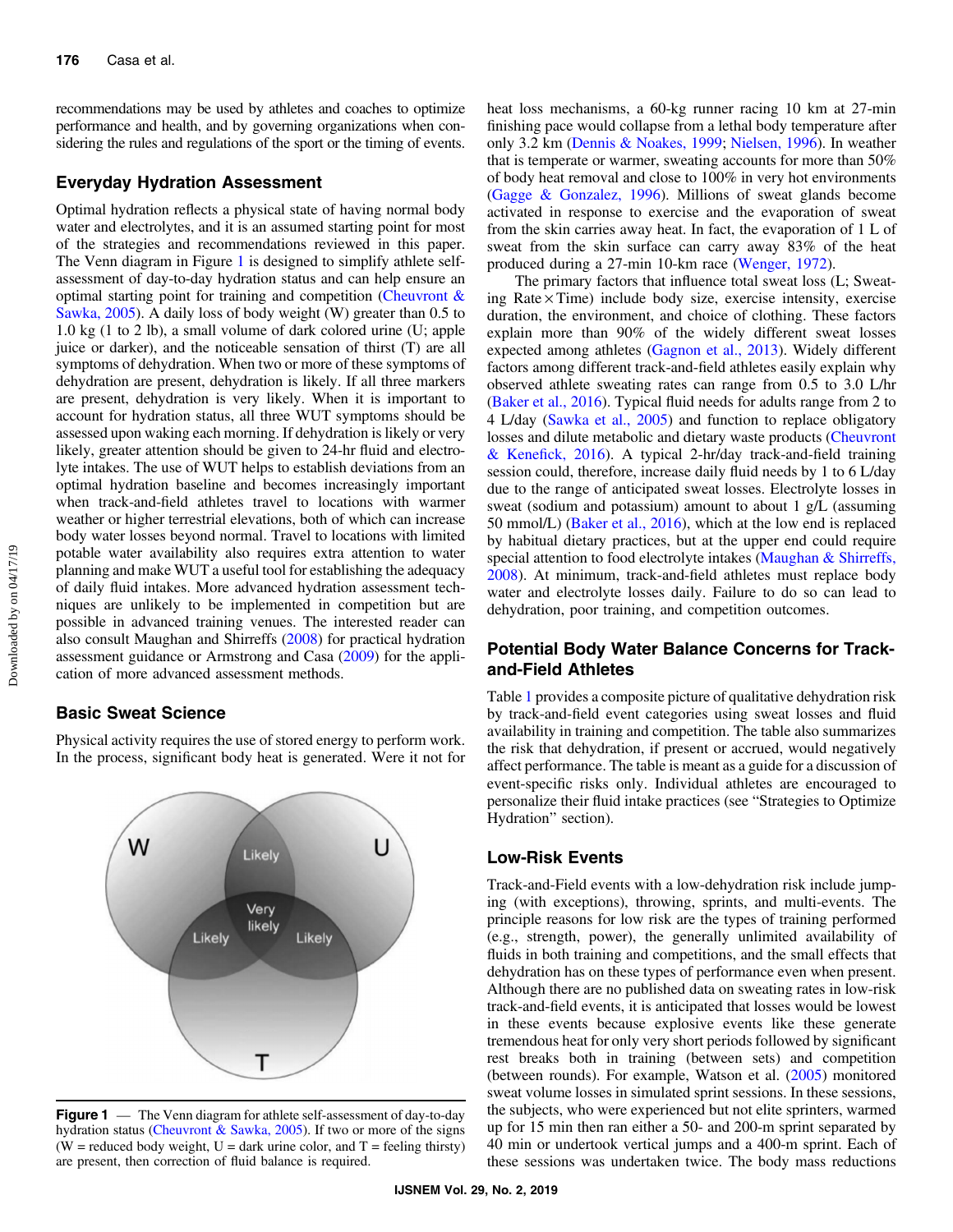|                                                                   | Sweat losses <sup>a</sup> |                    | <b>Availability of fluids</b> |                    | <b>Risk of dehydration</b> |                    | <b>Performance risk</b> |                    |
|-------------------------------------------------------------------|---------------------------|--------------------|-------------------------------|--------------------|----------------------------|--------------------|-------------------------|--------------------|
| Event                                                             | <b>Training</b>           | <b>Competition</b> | Training                      | <b>Competition</b> | Training                   | <b>Competition</b> | <b>Training</b>         | <b>Competition</b> |
| Jumping (high jump,<br>long jump, triple jump,<br>and pole vault) | Mod                       | Low                | High                          | High               | Low                        | $Low^b$            | Low                     | Low                |
| Throwing (shot put, javelin,<br>and discus)                       | Mod                       | Low                | High                          | High               | Low                        | Low                | Low                     | Low                |
| Sprints $(< 800 \text{ m})$                                       | Mod                       | Low                | High                          | High               | Low                        | Low                | Low                     | Low                |
| Middle-distance running<br>$(800 \text{ m}$ to $10 \text{ km})$   | High                      | Low                | Mod                           | Low                | Mod                        | Low                | Mod                     | High               |
| Long-distance<br>running/walking $(>10 \text{ km})$               | High                      | High               | Low                           | Low                | High                       | High               | High                    | High               |
| Multievents (decathlon)                                           | High                      | Mod                | High                          | High               | Low                        | Low                | Low                     | Low                |

<span id="page-2-0"></span>Table 1 Potential Body Water Balance Concerns for Track-and-Field athletes

 $Note.$  Mod  $=$  moderate.

Product of sweating rate and time. <sup>b</sup>Assumes no purposeful dehydration.

averaged 0.8 and 1.3 kg in the 50/200-m sessions over a 2-hr period, and averaged 0.5 and 1.1 kg over 45 min in the 400 m and vertical jump session. These reductions are equivalent to approximately 1–1.5% of the athletes' body mass and easily replaceable during the training session.

Jumping performance has frequently been investigated as a means of assessing the influence of a body water loss on muscle power: jump power and jump height have been most frequently measured [\(Cheuvront et al., 2010](#page-4-0); [Gutiérrez et al., 2003](#page-5-0); [Hoffman](#page-5-0) [et al.,1995](#page-5-0); [Kraemer et al., 2001;](#page-5-0) [Viitasalo at al., 1987](#page-5-0); [Watson et al.,](#page-5-0) [2005\)](#page-5-0). In theory, intentional dehydration might be desired to try and improve jumping performance by virtue of being "lighter." In fact, if dehydration did not impair muscle force production in any way, then jump height improvements should reflect the level of dehydration (i.e., 1% dehydration should improve jump height by 1%) (see appendix in [Cheuvront et al., 2010\)](#page-4-0). The majority of studies investigating the effects of dehydration on jump performance have used between 1% and 4% dehydration [\(Cheuvront et al.,](#page-4-0) [2010;](#page-4-0) [Gutiérrez et al., 2003](#page-5-0); [Hoffman et al., 1995](#page-5-0); [Watson et al.,](#page-5-0) [2005\)](#page-5-0) although a 6% body mass loss has been investigated when energy restriction has been combined with dehydration [\(Kraemer](#page-5-0) [et al., 2001](#page-5-0); [Viitasalo et al., 1987](#page-5-0)). Yet the majority of these studies have found no significant effect of the body mass reduction on jumping power or height. When Cheuvront et al. ([2010](#page-4-0)) replaced the water lost as weight worn ergonomically as a vest, jump performance decreased when dehydrated. This suggests that the benefits of being lighter when dehydrated are masked by the detrimental effects of dehydration on muscle function. When the effects are combined, there are no "measurable" effects on performance.

The conclusion that dehydration impairs some aspect(s) of strength or power is cautionary for throwing events, which rely heavily on strength and power. Indeed, two systematic reviews and one meta-analysis summarizing the effects of dehydration on muscle strength, power, and high-intensity anaerobic capacity [\(Cheuvront & Kene](#page-4-0)fick, 2014; [Judelson et al., 2007;](#page-5-0) [Savoie](#page-5-0) [et al., 2015\)](#page-5-0) determined that dehydration can impair strength and power. However, it was concluded that a significant loss of body water (3–4% body mass) was required to produce small, but significant effects on performance. Although small effects remain of utmost importance in elite sports ([Hopkins et al., 1999\)](#page-5-0), the risk of achieving 3–4% dehydration in sprinting, jumping, and throwing events is very low. Therefore, the risks to performance are also low (Table 1). As a result, the main concern for hydration in lowrisk track-and-field events is to ensure that training and competition are begun in a state of optimal hydration. This is especially true for multi-event track-and-field athletes who may be competing for many hours, but with ample opportunities for rest and rehydration.

#### Moderate-Risk Events

The middle distances for running (800 m to 3 km) and some longdistance running events (5–10 km) may be considered track-andfield events with moderate risk for dehydration. Although the risk of dehydration is low in the events themselves due to their short durations  $(< 2$  to  $< 30$  min), moderate risk for these events stems from daily high and sustained sweat losses which could carry over to negatively affect training and performance from day-to-day. Fluid availability may also be high (e.g., track training) or low (road training), depending on the training season or phase of training. Moderate risk middle and long-distance running events in track and field are all contested entirely on a track. Therefore, as for the sprints, the duration of the races are short enough to preclude fluid being taken during the events and too short for significant dehydration to develop during the race, even when sweating rates are very high. As with low-risk events, the main concern for hydration in low-risk track-and-field events is to ensure that training and competition are begun in a state of optimal hydration. However, given the endurance and interval training frequently undertaken by these athletes, the volumes of sweat that may be lost and the likelihood that drinking during training may frequently be limited for logistical or stomach comfort reasons, dehydration during training for many middle and long distance runners may be a common scenario. Deliberate rehydration strategies (see "Basic Rehydration Science" section) may become necessary when a significant portion of the training has yet to take place, particularly when the desire is to complete a high-quality training session with a "performance" element to it. The negative effects of dehydration on the energy system relied upon for competitive middle and long-distance running is discussed below.

#### High-Risk Events

Long-distance running and walking events (20–50 km) may be considered track-and-field events with a high risk for dehydration. In comparison to the other track-and-field events, there has been a considerable amount of both descriptive research into sweat losses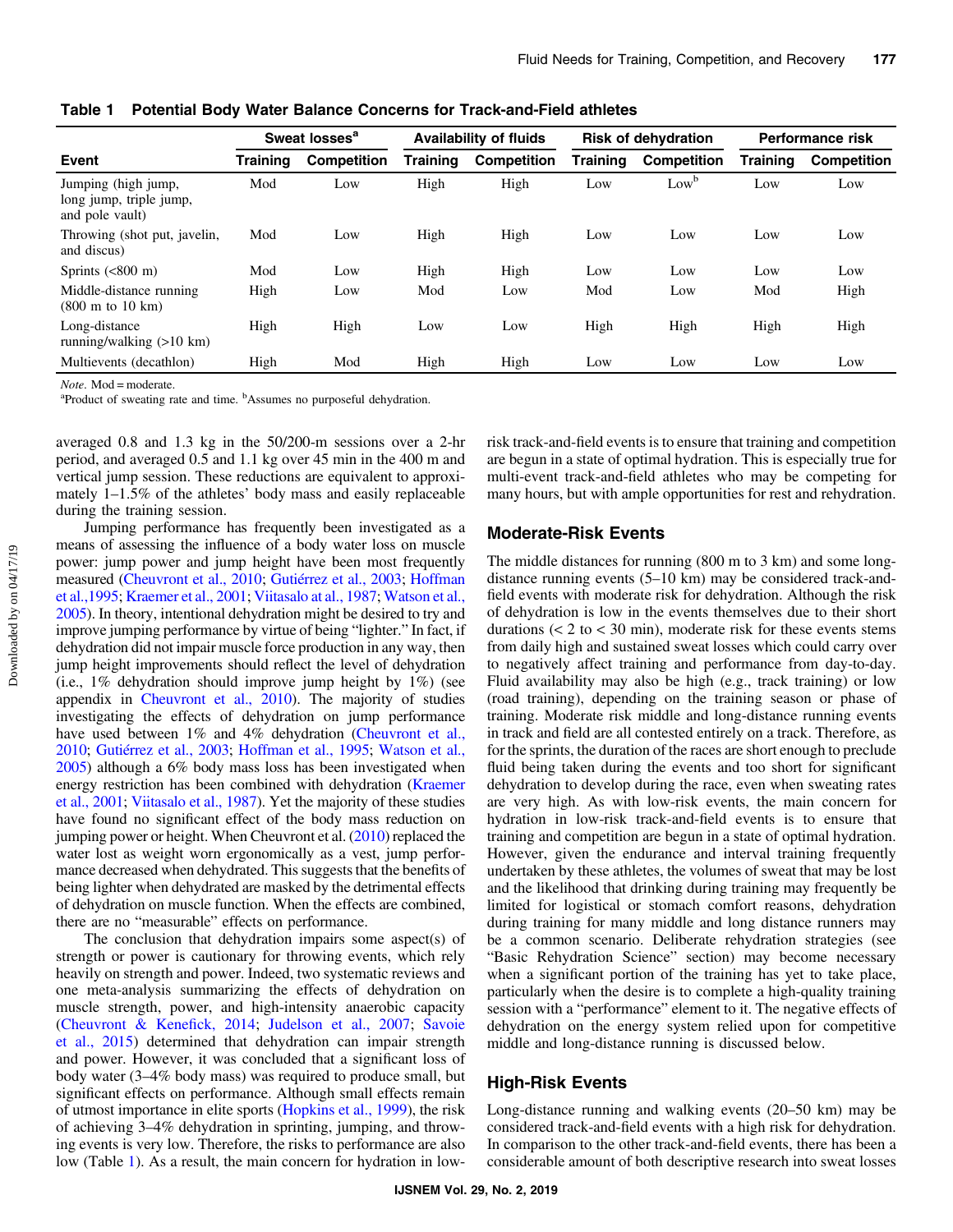of runners during at least some of the long-distance events (in particular, the marathon) and also intervention studies investigating the effects of dehydration on endurance exercise performance. Training involves many hours of running and walking where fluid availability/support must be planned in advance. During competitions, fluid availability is minimal and the intensity of exercise may make it difficult to prevent progressive dehydration from occurring, particularly late in a competition when high levels of performance are required. Indeed, dehydration to levels well beyond those associated with impaired performance (>2% of body mass) has been consistently reported at the finish of marathon races [\(Cheuvront & Haymes, 2001\)](#page-4-0).

The effects of dehydration on endurance running or walking performance must be viewed through the lens of both laboratory and field studies of endurance "exercise." The mode of test activity is often not running or walking and the caliber of athlete tested is rarely elite. However, research outcomes are interpreted using the same aerobic energy system, and the knowledge that human performance responses to stressors such as environmental heat vary only by degree when comparing elite and recreational runners [\(Ely et al., 2008](#page-4-0)) or when comparing laboratory outcomes to field observations ([Casa et al.,](#page-4-0) [2010](#page-4-0)), which permits reasonable extrapolation of results.

Cheuvront and Kenefick ([2014](#page-4-0)) reviewed 34 studies conducted between 1961 and 2012 investigating the effects of dehydration on endurance exercise performance. Of the 60 total performance observations, 41 (68%) showed a statistically significantly impairment in performance when dehydrated and 12 more (88%) reported an overall group decrement in performance that did not reach statistical significance. These findings are more impressive still when one considers that most studies are undertaken with the minimal number of test volunteers necessary to find statistical significance. Cheuvront and Kenefick [\(2014\)](#page-4-0) concluded that dehydration  $\geq 2\%$  of body mass impairs endurance exercise performance as measured primarily by a shortened time to exhaustion or reduction in sustainable exercise intensity. Importantly, the effect is magnified in warmer environmental temperatures (Kenefi[ck et al., 2010](#page-5-0)). In addition, partial rehydration has been shown to dramatically enhance performance and physiological function during running in the heat, and the effect is exacerbated if the exercise is intense [\(Casa et al., 2010](#page-4-0); [Lopez et al.,](#page-5-0) [2016\)](#page-5-0). Whether programmed or thirst-driven drinking strategies are more successful depends highly on the circumstances of the training and competition (Kenefi[ck, 2018](#page-5-0)). A more detailed discussion of this topic follows (see "Strategies for Optimizing Hydration" section). So long as dehydration is limited to <2% of body mass, performance is likely to be sustainable in all track-and-field events.

#### Dehydration and Mental Readiness

The potential effects of dehydration on brain function could impact track-and-field athlete performance by interfering with one or more aspects of concentration or motivation. It is widely and consistently reported that dehydration has a negative effect on mood state through one or more alterations in perceived tiredness, alertness, confusion, fatigue, anger, or depression ([Cheuvront & Kene](#page-4-0)fick, [2014](#page-4-0)). When dehydration is  $\geq 2\%$  body mass, it can also produce unpleasant and distractive symptoms, such as dry mouth, thirst, and headache [\(Cheuvront & Kene](#page-4-0)fick, 2014).

A meta-analysis by Wittbrodt and Millard-Stafford ([2018\)](#page-5-0) examined the impact of dehydration on cognitive performance from 33 studies that included more than 400 test subjects. Wide variability was observed among studies, but the authors concluded that dehydration  $\geq 2\%$  body mass produced a small, but statistically

significant impairment in cognitive performance tasks involving attention, executive function, and motor coordination ([Wittbrodt &](#page-5-0) [Millard-Stafford, 2018\)](#page-5-0). As  $\geq 2\%$  dehydration appears to describe both physical and mental performance thresholds, it is likely that the risks to attention, executive function, and motor coordination are primarily for high-risk track-and-field events that rely little on the mental performance measures affected.

#### Basic Rehydration Science

Sweat is composed primarily of water (∼99.9%). Although sweat electrolyte losses can require special attention to dietary replacement (see "Basic Sweat Science" section), most fluids are consumed with meals and most meals generally provide ample replacement of sweat electrolytes, particularly when energy consumption matches energy utilization. However, when flavor is desired, timing between meals is uncertain or extended, or training/competition is anticipated to be intense and prolonged, a typical sports drink formulation can provide energy (4–6% carbohydrate), contribute to the replacement of the electrolytes lost in sweat (20 mmol/L sodium; 4 mmol/L potassium), and generally be absorbed faster than water alone ([Baker & Jeukendrup, 2014](#page-4-0); [Leiper, 2015\)](#page-5-0). For all track-and-field athletes, optimal rehydration may best be sustained between training days by behaviorallydriven ingestion of solid food and water [\(Maughan et al., 1996](#page-5-0)). However, between training sessions or events, beverages that contain macronutrients or electrolytes are better retained than water and should be considered ([Maughan et al., 2016](#page-5-0), [2018;](#page-5-0) [Shirreffs](#page-5-0) [et al., 1996;](#page-5-0) [Sollanek et al., 2018\)](#page-5-0).

## Strategies for Optimizing Hydration

It is clear that for all track-and-field events, optimal day-to-day hydration is most important for optimizing training and competition. The concepts reviewed in Figure [1](#page-1-0) are a simple but effective starting point for success. Other simple [\(Maughan & Shirreffs,](#page-5-0) [2008](#page-5-0)) and more advanced techniques [\(Armstrong & Casa, 2009\)](#page-4-0) may also be adopted. For low- and moderate-risk track-and-field events, the daily use of Figure [1](#page-1-0) and the use of thirst to guide drinking behavior is probably sufficient for optimizing hydration particularly when training and competing in familiar settings and when there is no limit to food or fluid access (Kenefi[ck, 2018\)](#page-5-0). But when training or competing in high-risk events—particularly when in unfamiliar settings or when access to food and fluid may be limited, then a more programmed approach centered around knowledge of personal sweat losses is recommended ([Cheuvront](#page-4-0) & Kenefi[ck, 2017;](#page-4-0) Kenefi[ck, 2018](#page-5-0)).

Track-and-Field athletes train as they intend to compete; fluid replacement planning should be part of the strategy. For example, in a marathon race, drink stations are positioned at regular intervals. The absence of water stations during long training runs means implementing a drinking strategy by other means, such as with wearable drink systems. A simple strategy such as this can accustom gastric tolerance and optimize hydration for the most difficult training sessions. It appears that while >90% of IAAF athletes have a fluid intake plan when competitions are forecasted to be hot, the volumes planned may or may not reflect anticipated losses [\(Périard et al., 2017\)](#page-5-0).

The flip side of replacing sweat losses is to minimize sweat losses so that less drinking is needed. Various kinds of thermal management scenarios are possible, such as cold towels, ice vests, indoor (air conditioned) exercise, and early morning- or lateevening exercise. Ingestion of ice slurry before exercise is an

Downloaded by on 04/17/19 Downloaded by on 04/17/19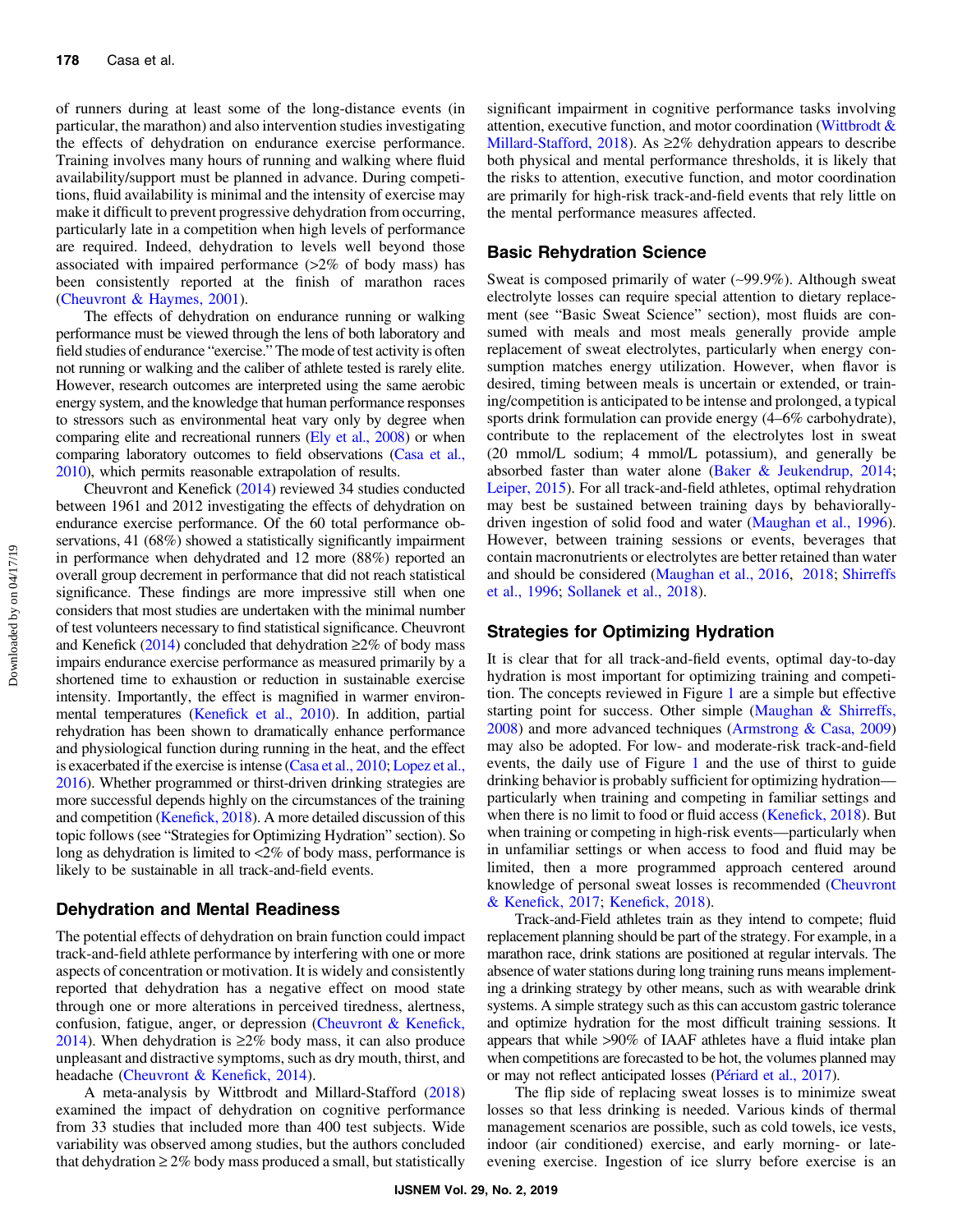| <b>Strategy</b>            | Details                                                                                                                                                                                 |
|----------------------------|-----------------------------------------------------------------------------------------------------------------------------------------------------------------------------------------|
| WUT                        | First morning weight, urine color, and thirst sensation to guide day-to-day adequacy of water and electrolyte<br>consumption.                                                           |
| Incorporate electrolytes   | Rehydrate with meals and include sodium and potassium-rich foods.                                                                                                                       |
| Personalize fluid needs    | Estimate personal sweat losses from changes in body weight pre- to postexercise.                                                                                                        |
| Train as you compete       | Incorporate a competition drinking strategy into training (e.g., using wearable drinking systems as a<br>substitute for water stations).                                                |
| Improve thermal management | Train during the coolest times of day <sup>a</sup> ; consider indoor air-conditioned training in extreme heat; and consider use<br>of active cooling (e.g., cold towels, cold showers). |

<span id="page-4-0"></span>Table 2 Practical Strategies to Reduce Dehydration for Track-and-Field Athletes

Note. W = reduced body weight;  $U =$  dark urine color; T = feeling thirsty.  ${}^{\text{a}}$ Except when deliberate heat acclimatization is desired.

alternative hydration strategy, but appears no more effective than cold water and may produce untoward side effects ( $Jay & Morris$ , [2018](#page-5-0)). The practice of trying to delay dehydration by expanding total body water using beverages with high salt concentrations or glycerol is generally ineffective and carries its own risks [\(McDermott et al.,](#page-5-0) [2017\)](#page-5-0). Approximately 50% of IAAF athletes practice some form of thermal management before hot weather competitions [\(Périard et al.,](#page-5-0) [2017\)](#page-5-0). Table 2 summarizes strategies for optimizing hydration.

# Summary

The impact of dehydration on training and performance outcomes in athletes remains a much-debated topic. Track-and-field athletes often train and compete in hot environmental conditions, where fluid balance and hydration become essential daily considerations. Given the individual nature of sweating responses with training and competition, each athlete should assess their own individual fluid requirements and determine if these are likely to be a cause for concern (e.g., if >2% body mass loss observed). The risk of impairment in training or performance with levels of dehydration of <2% body mass loss is "low" and applies to many track-and-field events (particularly sprints, jumps, and throws). However, other Track and Field events carry a "high" risk, typically in the longer duration and continuous activities, such as endurance events. For these events, careful attention should be placed on individualized and planned hydration practices to optimize training and performance outcomes.

#### Acknowledgments

The authors would like to offer our sincerest gratitude to Robert Carter, who was an author on the original manuscript. In addition, they are grateful for the assistance of Yasuki Sekiguchi, a doctoral student at the University of Connecticut in the USA for his assistance with some technical aspects of this publication. The opinions or assertions contained herein are the private views of the authors and should not be construed as official or reflecting the views of the Army or the Department of Defense. Approved for public release: distribution unlimited.

# References

- Armstrong, L.E., & Casa, D.J. (2009). Methods to evaluate electrolyte and water turnover of athletes. Athletic Training and Sports Health Care, 1(4), 169–179. doi[:10.3928/19425864-20090625-06](https://doi.org/10.3928/19425864-20090625-06)
- Baker, L.B., Barnes, K.A., Anderson, M.L., Passe, D.H., & Stofan, J.R. (2016). Normative data for regional sweat sodium concentration and whole-body sweating rate in athletes. Journal of Sports Sciences, 34(4), 358–368. PubMed ID: [26070030](http://www.ncbi.nlm.nih.gov/pubmed/26070030?dopt=Abstract) doi[:10.1080/02640414.2015.1055291](https://doi.org/10.1080/02640414.2015.1055291)
- Baker, L.B., & Jeukendrup, A.E. (2014). Optimal composition of fluidreplacement beverages. Comprehensive Physiology, 4(2), 575–620. PubMed ID: [24715561](http://www.ncbi.nlm.nih.gov/pubmed/24715561?dopt=Abstract) doi:[10.1002/cphy.c130014](https://doi.org/10.1002/cphy.c130014)
- Casa, D.J., Stearns, R.L., Lopez, R.M., Ganio, M.S., McDermott, B.P., Walker Yeargin, S., ... Maresh, C.M. (2010). Influence of hydration on physiological function and performance during trail running in the heat. Journal of Athletic Training, 45(2), 147-156. PubMed ID: [20210618](http://www.ncbi.nlm.nih.gov/pubmed/20210618?dopt=Abstract) doi:[10.4085/1062-6050-45.2.147](https://doi.org/10.4085/1062-6050-45.2.147)
- Cheuvront, S.N., & Haymes, E.M. (2001). Thermoregulation and marathon running: biological and environmental influences. Sports Medicine, 31(10), 743–762. doi:[10.2165/00007256-200131100-00004](https://doi.org/10.2165/00007256-200131100-00004)
- Cheuvront, S.N., & Kenefick, R.W. (2014). Dehydration: Physiology, assessment, and performance effects. Comprehensive Physiology, 4(1), 257–285. PubMed ID: [24692140](http://www.ncbi.nlm.nih.gov/pubmed/24692140?dopt=Abstract) doi:[10.1002/cphy.c130017](https://doi.org/10.1002/cphy.c130017)
- Cheuvront, S.N., & Kenefick, R.W. (2016). Am I drinking enough? Yes, no, and maybe. Journal of the American College of Nutrition, 35(2), 185– 192. PubMed ID: [26885571](http://www.ncbi.nlm.nih.gov/pubmed/26885571?dopt=Abstract) doi:[10.1080/07315724.2015.1067872](https://doi.org/10.1080/07315724.2015.1067872)
- Cheuvront, S.N., & Kenefick, R.W. (2017). CORP: Improving the status quo for measuring whole body sweat losses. Journal of Applied Physiology, 123(3), 632–636. doi:[10.1152/japplphysiol.00433.](https://doi.org/10.1152/japplphysiol.00433.2017) [2017](https://doi.org/10.1152/japplphysiol.00433.2017)
- Cheuvront, S.N., Kenefick, R.W., Ely, B.R., Harman, E.A., Castellani, J.W., Frykman, P.N., ... Sawka, M.N. (2010). Hypohydration reduces vertical ground reaction impulse but not jump height. European Journal of Applied Physiology, 109(6), 1163–1170. PubMed ID: [20379829](http://www.ncbi.nlm.nih.gov/pubmed/20379829?dopt=Abstract) doi:[10.1007/s00421-010-1458-y](https://doi.org/10.1007/s00421-010-1458-y)
- Cheuvront, S.N., & Sawka, M.N. (2005). Hydration assessment of athletes. Gatorade Sports Science Institute, 18(2), 1–5.
- Cotter, J.D., Thornton, S.N., Lee, J.K., & Laursen, P.B. (2014). Are we being drowned in hydration advice? Thirsty for more? Extreme Physiology & Medicine, 3(1), 18. PubMed ID: [25356197](http://www.ncbi.nlm.nih.gov/pubmed/25356197?dopt=Abstract) doi:[10.](https://doi.org/10.1186/2046-7648-3-18) [1186/2046-7648-3-18](https://doi.org/10.1186/2046-7648-3-18)
- Dennis, S.C., & Noakes, T.D. (1999). Advantages of a smaller bodymass in humans when distance-running in warm, humid conditions. European Journal of Applied Physiology and Occupational Physiology, 79(3), 280–284. PubMed ID: PubMed ID: [10048634](http://www.ncbi.nlm.nih.gov/pubmed/10048634?dopt=Abstract)
- Ely, M.R., Martin, D.E., Cheuvront, S.N., & Montain, S.J. (2008). Effect of ambient temperature on marathon pacing is dependent on runner ability. Medicine & Science in Sports & Exercise, 40(9), 1675–1680. doi:[10.1249/MSS.0b013e3181788da9](https://doi.org/10.1249/MSS.0b013e3181788da9)
- Evans, G.H., James, L.J., Shirreffs, S.M., & Maughan, R.J. (2017). Optimizing the restoration and maintenance of fluid balance after exercise-induced dehydration. Journal of Applied Physiology, 122(4), 945–951. doi:[10.1152/japplphysiol.00745.2016](https://doi.org/10.1152/japplphysiol.00745.2016)
- Gagge, A.P., & Gonzalez, R.R. (1996). Mechanisms of heat exchange: Biophysics and physiology. In: M.J. Fregly & C.M. Blatteis (Eds.), Handbook of physiology: Environmental physiology (pp. 45–84). Bethesda, MD: American Physiological Society.

Downloaded by on 04/17/19 Downloaded by on 04/17/19